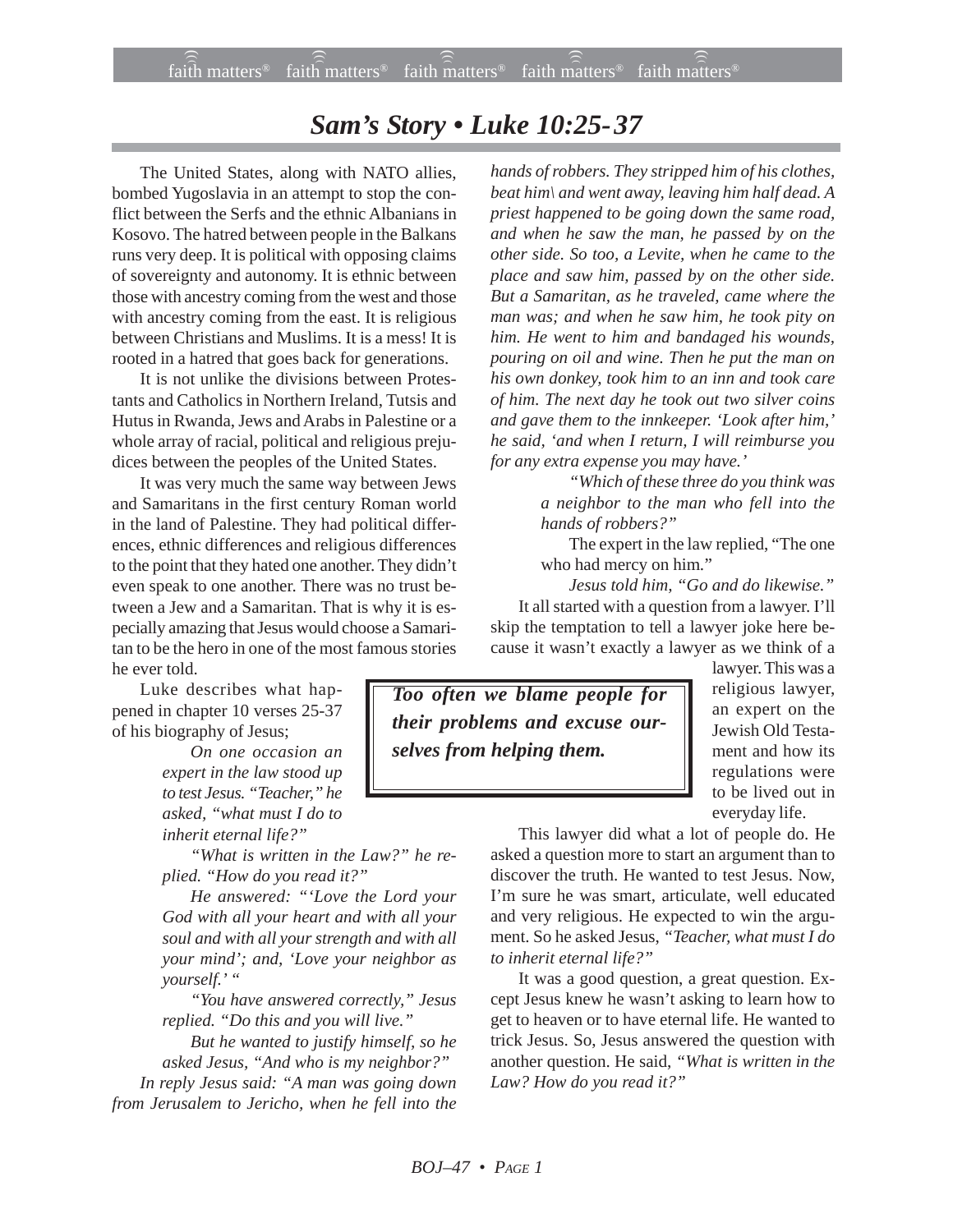## $f$ ait $\widehat{\widehat{\widehat{\mathfrak{n}}}}$  matters®  $\widehat{\widehat{\mathfrak{n}}}$  matters®  $\widehat{\widehat{\mathfrak{n}}}$  atth matters®  $\widehat{\widehat{\mathfrak{n}}}$  atters®  $\widehat{\widehat{\mathfrak{n}}}$

Have you seen Orthodox Jews with little leather boxes strapped to their heads or wrists? Those boxes are called phylacteries. Orthodox Jews still do today what this lawyer probably did back then. They have pieces of paper with parts of the Jewish law in these containers. Jesus was telling him to read what was there. Knowing exactly what Jesus meant, the man answered with direct quotes from the Bible: *"'Love the Lord your God with all your heart and with all your soul and with all your strength and with all your mind; and 'Love your neighbor as yourself.' "*

Jesus told the lawyer that he had a great answer and to just go and do what he just quoted. Jesus had already figured out that this man wasn't capable of wholeheartedly loving God or of loving his neighbor as himself.

The lawyer did what many of us tend to do. He tried to make himself look good. He did what most of the religious lawyers of his time did. He tried to wiggle out of responsibility by defining *neighbor* in such a careful and tricky way as to exempt himself from really doing what the law intended. It was sort of like deciding what your definition of "is" is.

He asked Jesus, *"And who is my neighbor?"* You see, religious lawyers were defining *neighbor* as fellow Jews who were just like themselves. This way they were off the hook and didn't have to love or even like anyone who was different or with whom they disagreed. They could hate the people they didn't like and love the people they did like and argue that they loved their neighbors just like God ordered them to do. Clever, huh?

Jesus took an entirely different approach. Instead of arguing about the definition of *neighbor*, Jesus called the lawyer and everyone else to loving action. Jesus told a story that we have recorded in Luke 10:25-37. We call it the story of the Good Samaritan.

He starts out by explaining that someone who loves others needs to see the need. Jesus told about a man who *"was going down from Jerusalem to Jericho, when he fell into the hands of robbers. They stripped him of his clothes, beat him and went away, leaving him half dead."*

Everyone who was listening to Jesus as he told this story knew that this guy was really stupid. He had no business traveling alone on the road that

goes from Jerusalem to Jericho. It is one of the most desolate and dangerous roads in the world. Even today you would be foolish to travel that road alone. I have traveled it and I have been awed by the bleakness of the terrain. Virtually no one lives there. There are no towns, gas stations or typical signs of civilization. Back then there were groups of bandits who routinely robbed, beat and murdered travelers. Your best bet was to avoid the road altogether. If you had to travel it you were safest with a large caravan and armed guards. To travel alone was suicidal.

This is a story about someone in need. The issue isn't how the man got into the mess he was in. He was hurt and needed help. Too often we blame people for their problems and excuse ourselves from helping them. We say that he was fired because he drank too much. She was raped because she went to a party she never should have been at. They were in a car crash because they foolishly drove during an ice storm. He has AIDS because of his sexual behavior. She flunked out because she didn't do her homework. People bring problems on themselves.

All of this may be quite true, but Jesus says nothing about how someone got in trouble and everything about how to help them out of trouble.

Christian Raymond was a 23-year-old shepherd in France who fell over a steep ravine, catching the edge of the cliff with his fingertips as he did. No one was around to help him, but a bizarre thing happened. As he fell his cell phone came out of his pocket and landed on the ledge near his face. Earlier in the day he had called the emergency number, so he pushed redial with his nose. After hanging by his fingertips for 20 minutes, the rescue unit came and saved his life.

Should the rescuers have told him to be more careful and that he brought it on himself? Of course not! When a man has a need he must be helped. That's what Jesus was saying.

Along that treacherous road came two potential helpers. Each of them looked at the half-dead victim and refused to stop and help. It is possible that they had pretty good excuses for passing by without helping.

The first one was a priest. At that time in Israel there was a surplus of priests so they served at the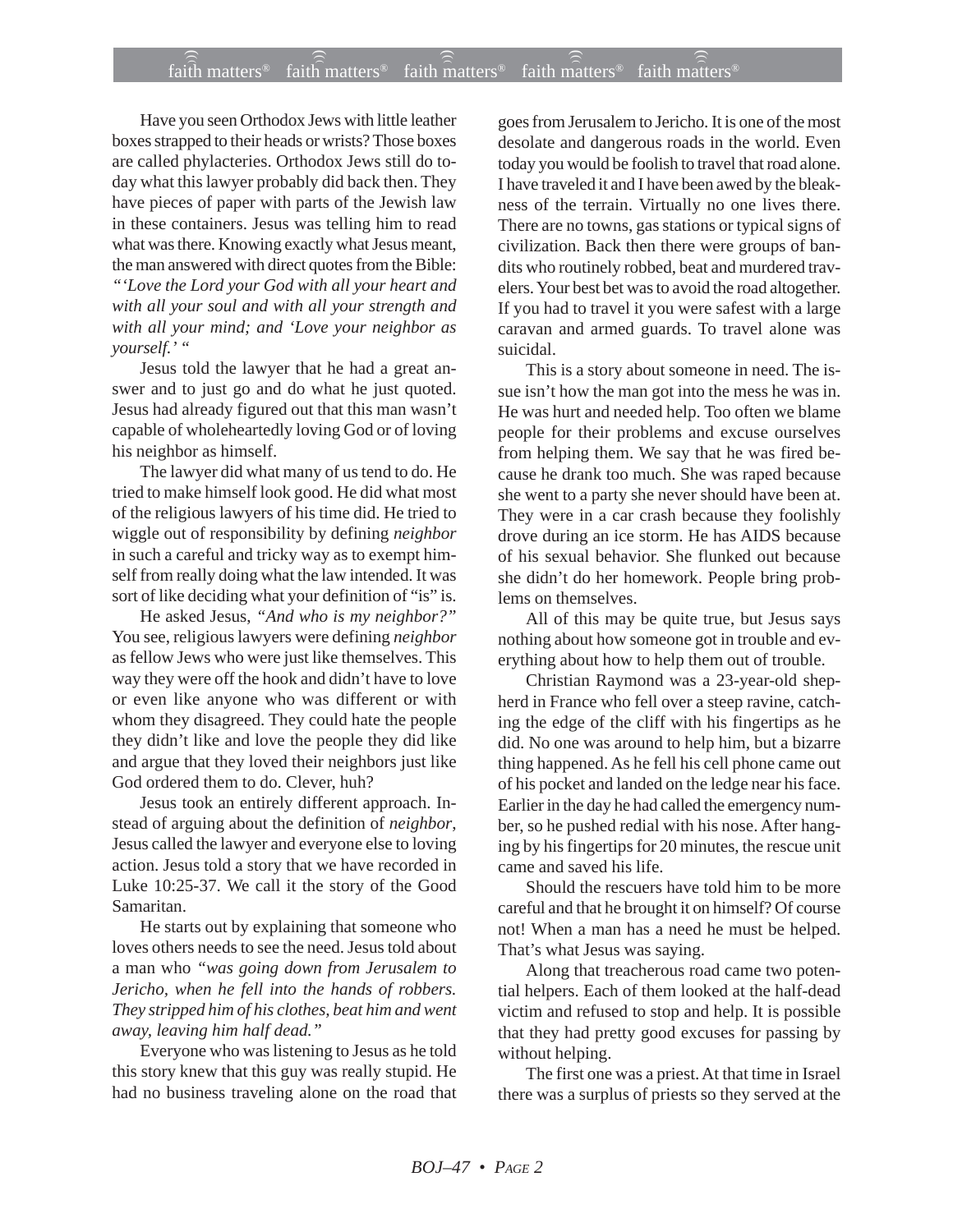## $f$ ait $\widehat{\widehat{\widehat{\mathfrak{n}}}}$  matters®  $\widehat{\widehat{\mathfrak{n}}}$  matters®  $\widehat{\widehat{\mathfrak{n}}}$  atth matters®  $\widehat{\widehat{\mathfrak{n}}}$  atters®  $\widehat{\widehat{\mathfrak{n}}}$

Temple in Jerusalem on a rotation basis. It was a comparatively rare assignment. The priest wanted to get to Jerusalem for the high and holy privilege of serving God and God's people. However, any priest who touched a dead person was technically disqualified for seven days. He would lose his turn at the Temple. So, when faced with the choice of serving in the liturgy or helping a man who might die on him, he chose to go with religious service.

You may see this differently than I see it. I've wondered what I would do if I saw a car accident or someone needing help on my way to church ser-

vices at Wooddale Church. Should I stop to help or hurry along and hope someone else will stop? Would the people at Wooddale Church understand if I didn't show up? Would it make a difference if it were Easter Sunday morning?

The second was a Levite. He was part of the Temple staff, but not a priest. We don't know why he kept going. It may have been a safety issue with him. In those

days, like today, there were bandits who set up decoys. Stop to help someone and the rest will jump out and get you. It was too risky for him. He decided not to take a chance.

Obviously, Jesus disapproved of the actions of both the priest and the Levite. There is a lesson here for us. It is that our seemingly valid excuses for not getting involved with the needs of others are rarely legitimate. We should listen to Jesus when he tells us to skip the excuses.

Instead, Jesus introduces the hero of the story who helped the hurting. He couldn't have shocked his listeners more then with his choice of a Samaritan. Jews and Samaritans hated each other and certainly didn't help each other. The lawyer would have assumed the Samaritan to be the villain, not the hero.

The Samaritan not only stopped; he became involved. He was a good man with good credit. He was willing to use his resources and reputation to help someone who could not help himself. He was prepared in advance with oil and wine (an emergency first aid kit) just in case. He showed no hint of pride, self-preservation or selfishness. He saw a man who needed help and he gave him the help he needed.

Father Tim Power is a good friend of mine. He was the founding pastor of Pax Christi Catholic Community here in Eden Prairie. Father Tim tells an interesting story about George Conn, a Presbyterian minister in Virginia who had a second job as a reserve chaplain in the United States Navy. He was new to the chaplaincy when he was called on to marry a couple in trouble. The groom was 18 and in jail for desertion. His bride-to-be was 17

> and six months pregnant. The marriage would make the bride eligible for military medical benefits. The chaplain thought, "This is not the sort of thing they teach you about in seminary; two children quickly getting married for all the wrong reasons—in a hurried service, performed by a strange minister, before the groom is shipped off to be punished."

But he did what he was as-

signed to do. He performed a very short ceremony at the jail. The bride looked scared, desperate and pathetic. The vows were repeated, the rings were quickly exchanged, there was a brief kiss and a benediction. Then this Presbyterian minister did what was his custom in all the other weddings he performed—he shook the groom's hand and kissed the bride on her cheek. She jumped backwards in shock. Tears flooded down her cheeks. Wide eyed with amazement she asked, "You would kiss me?"

There he stood, a Naval officer in his dress uniform, decorated with stripes representing rank, authority and importance. "You would kiss me?" she asked.

That's what Jesus is talking about here—helping the hurting, loving the desperate, reaching out to the troubled, caring about those no one else cases about. That is the way to love one's neighbor and that is the way to love God. Action, not argument!

So who's who in this famous story? If you were asked to play one of the characters, which one would be the best fit?

*Are you the Samaritan, willing to go out of your way, willing to spend your money, willing to get dirty to help someone who may not even deserve the help you offer?*